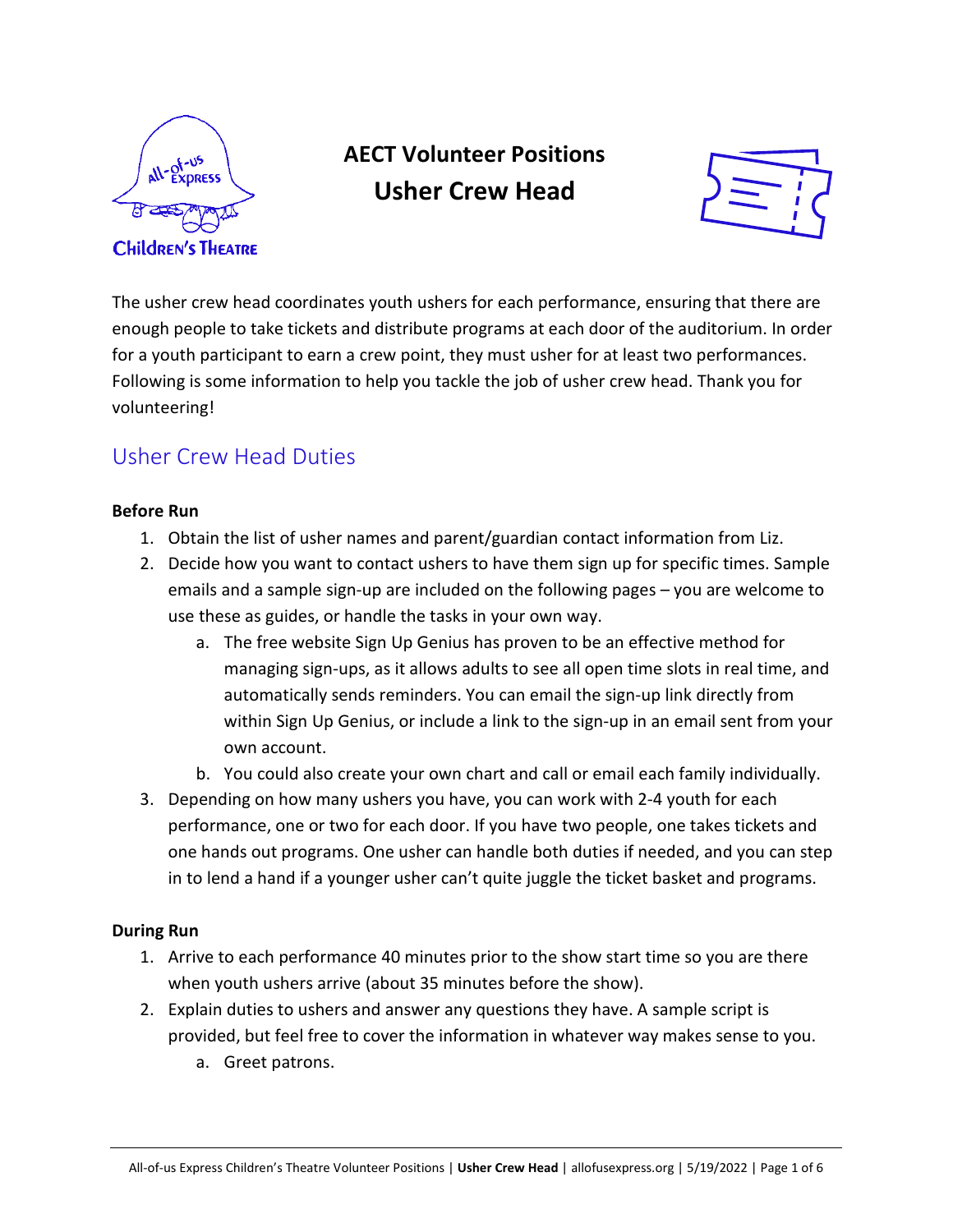- b. Take tickets at the door (use wicker baskets provided; they will be on the cart in the lobby). No one is admitted without a ticket. Liz can provide tickets so ushers can see what they look like.
- c. Hand out programs as patrons enter the auditorium. Programs will be in a box on the cart in the lobby.
- 3. Open auditorium doors 30 minutes before the show begins (wait for Liz to give you a goahead, in case there are any delays in the theater). Use the door stops provided to hold the doors open. Supervise ushers as patrons are seated, resupplying stacks of programs as needed.
	- a. Give ushers time check every few minutes, because at the beginning when it's slow, the time seems to drag. "Twenty minutes left – it will pick up soon!" "Ten minutes to go – do you have enough programs in case we get a rush of people?"
- 4. Collect extra programs and ticket baskets, returning programs to box on cart and tickets to Liz so she can count them.

## **After Run**

1. After all performances are over, provide a list of ushers to Liz, noting anyone who was on the original list and did not usher, or who ushered for only one performance. This enables Liz to keep an accurate account of crew points.

# Supplemental Information

On the following pages you will find information from past usher crew heads that you may find helpful as you prepare for this position. These materials include:

- Sample email to use for initial contact with usher families
- Sample Sign Up Genius to use as template if desired
- Sample "script" to use before each show to explain duties to youth ushers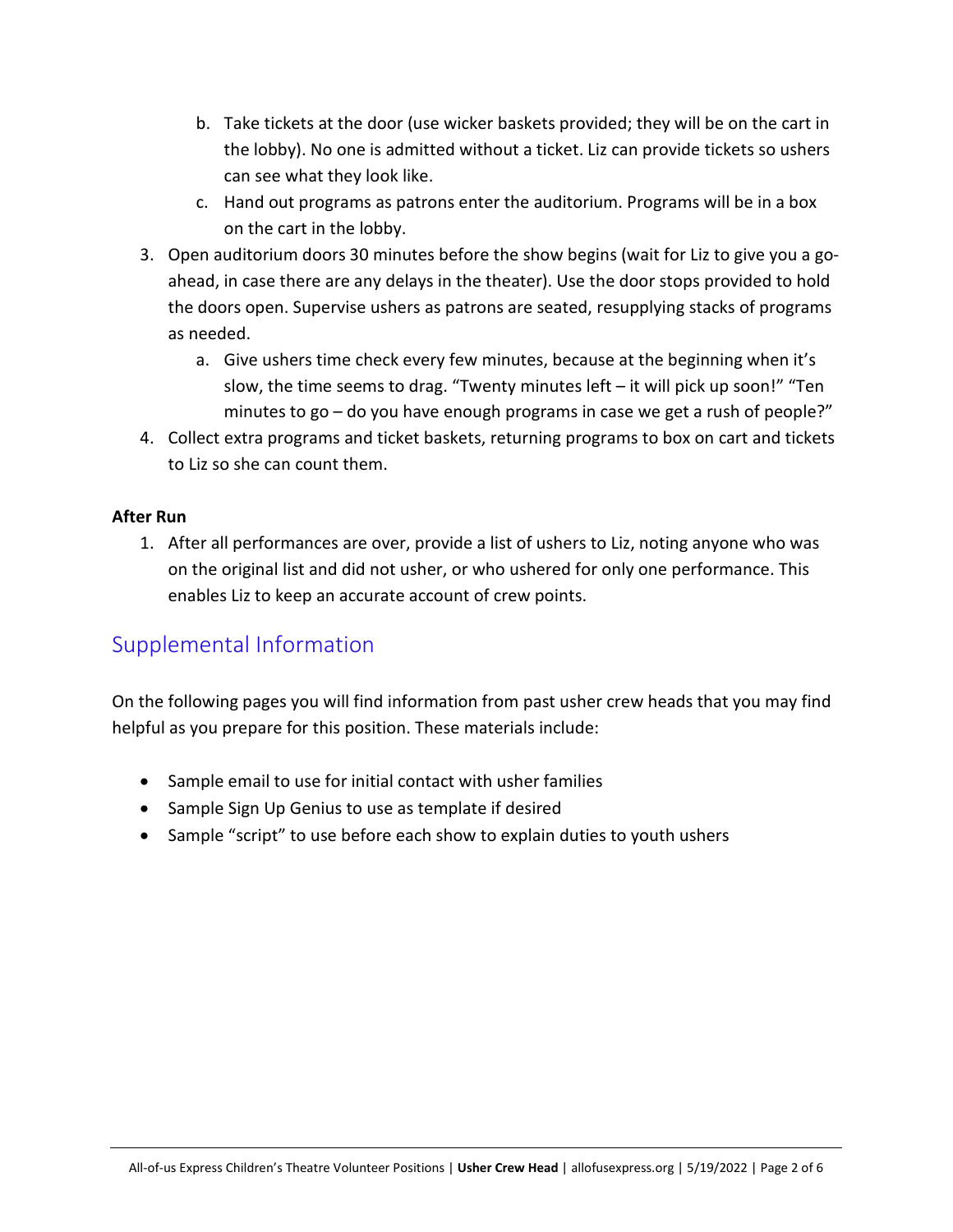# **Sample Emails for Initial Family Contact**

#### *Example with minimal details, most information in sign-up link*

Subject:Treasure Island Usher Crew

Fellow AECT grown-ups,

Thank you for signing up your child to usher for the upcoming All-of-Us Express Children's Theatre production of *Treasure Island.* We are excited for this second show in AECT's 33rd Season! Please click here to view the online sign up sheet and select the two performances for which your child will serve as an usher. (Full details and contact information are in the sign-up description.)

Questions? Reply to this email or shoot me a text at 517-123-4567. I look forward to meeting your kiddo at the show!

Patty Parent Usher Crew Head AECT Mom (one on usher crew, one on props for this show)

#### *Example with more details in email body, information repeated in sign-up link*

Subject:Willy Wonka Usher Crew

Dear Parents:

Thank you for signing up your child to usher for *Willy Wonka*! If you have already signed up for slots, this email simply gives you the direct email addresses of Xyz and Abc, the usher crew heads.

If you have not already signed up your child for specific slots, you may have missed our earlier email (it was sent from the Sign Up Genius system on June 28 and may have gone to your spam folder). Please visit https://www.signupgenius.com/go/xyzabcdefgh to choose slots for your child.

We need at least two ushers for each time slot, and **each youth participant must usher for a minimum of two performances in order to receive a crew point.**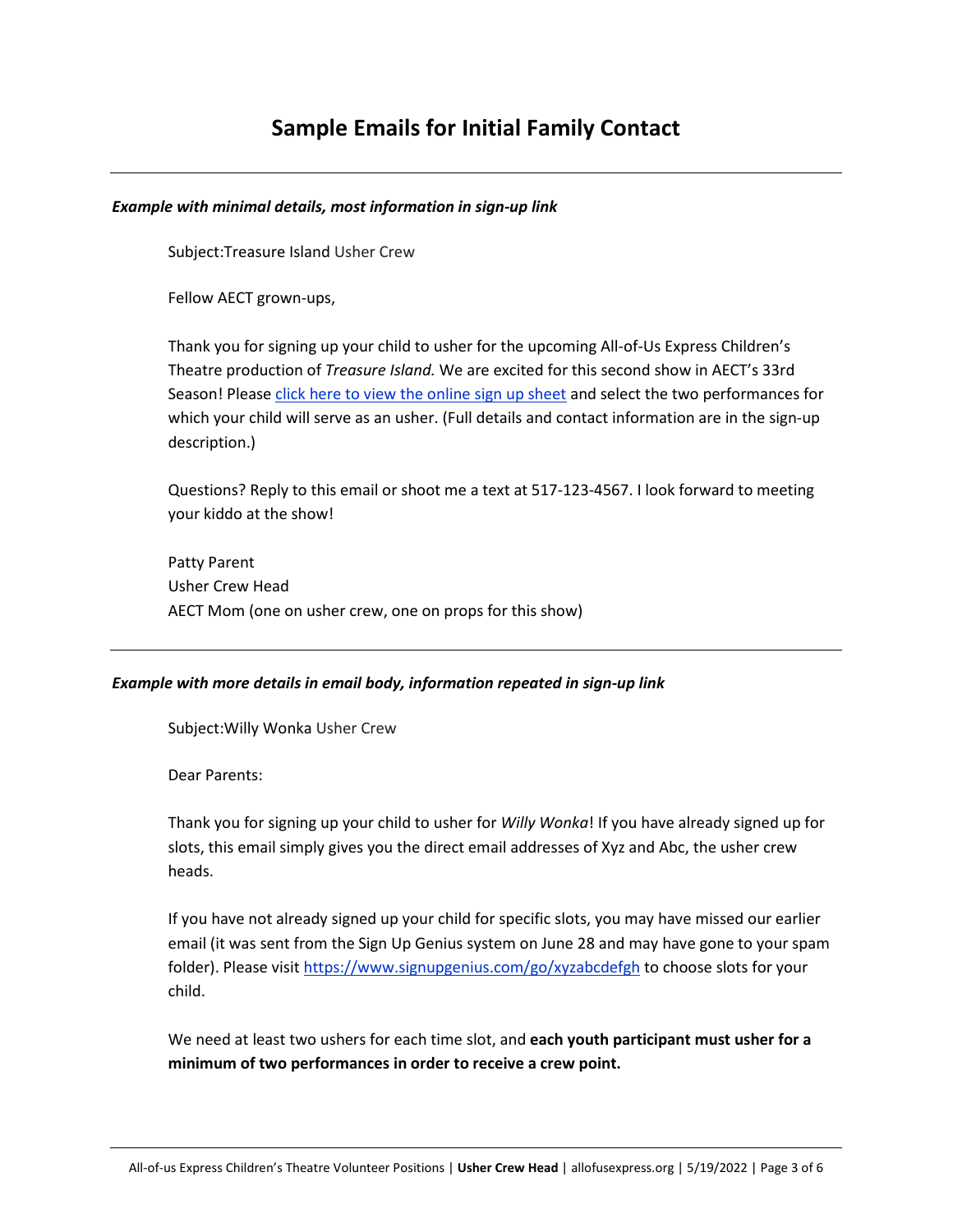One of the usher crew heads (Xyz Smith or Abc Montego) or an AECT representative will be present at each performance in order to instruct and oversee the crew members. Ushers are responsible for collecting tickets and passing out programs as patrons enter the auditorium, **Ushers should arrive 30 minutes before curtain time.** The times on the sign-up below reflect usher arrival time (half an hour before the show). Note that no ushers are needed for the daytime school show on Friday, August 3.

## **Ushers are encouraged to dress up a bit, so as to give a good first impression to theatre patrons**.

Each crew member is allowed to watch the performance that they are working for free. However, ushers are *not required* to stay and may leave after the show begins if they choose.

Questions? Contact Xyz Smith at 517-123-4567 or xyz@gmail.com, or Abc Montego at 517-987- 6543 or abc@gmail.com. Thank you!

Xyz & Abc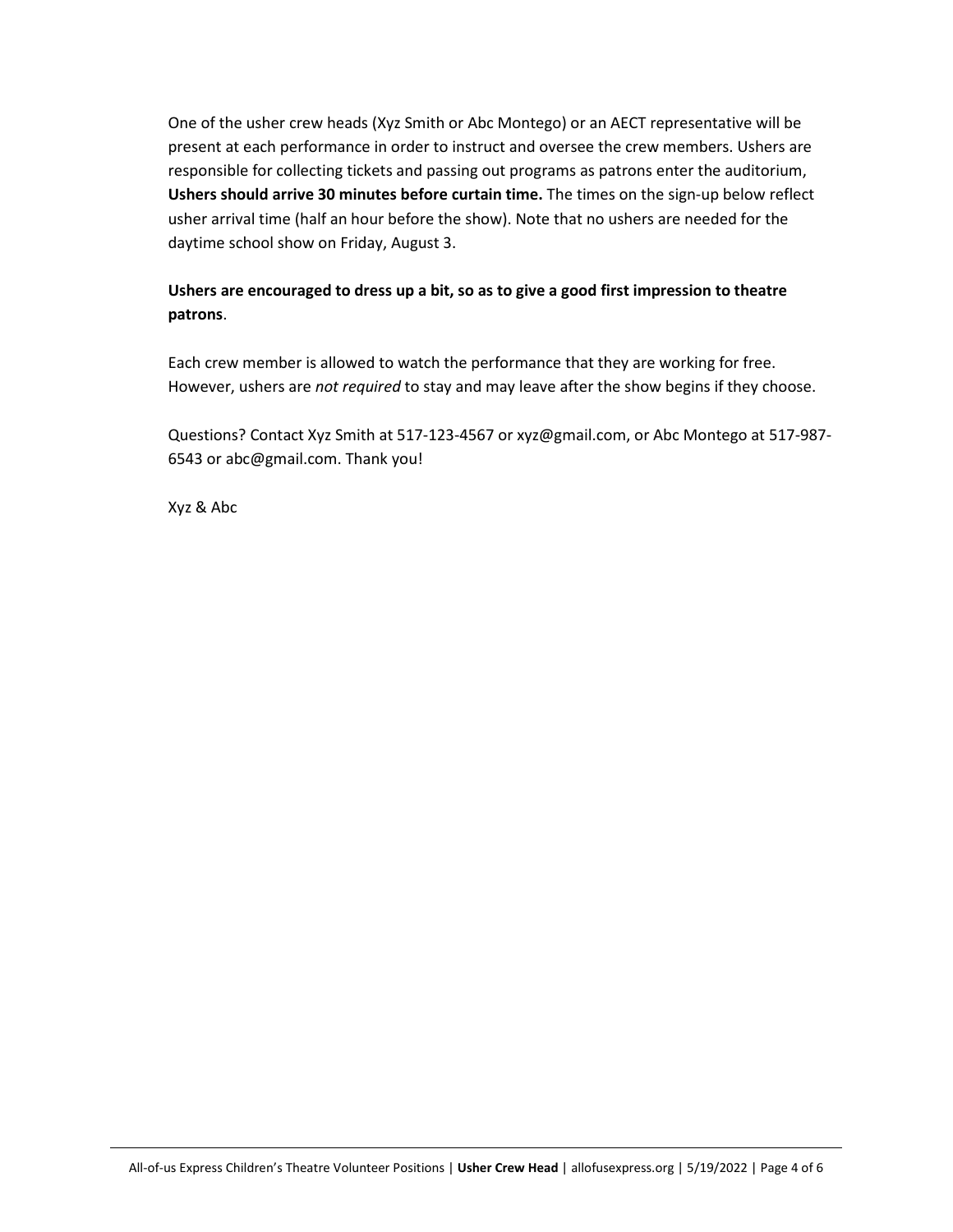## **Sample Sign Up Genius Format**



All-of-Us Express Children's Theatre

## "Made Up Show" Usher **Crew**

Thank you for signing up to usher for Made Up AECT Show! We aim to have at least two ushers for each time slot, and each youth participant must usher for a minimum of TWO performances in order to receive a crew point.

The usher crew head (Xyz Smith) or an AECT representative will be present at each performance in order to instruct and oversee the crew members. Ushers are responsible for collecting tickets and passing out programs as patrons enter the auditorium. Ushers should arrive 30 minutes before curtain time. The times on the sign-up below reflect usher arrival time (half an hour before the show).

Each crew member is allowed to watch the performance that they are working for free. However, ushers are not required to stay and may leave after the show begins if they choose.

Ushers are encouraged to dress up a bit, so as to give a good first impression to theatre patrons.

Questions? Contact Xyz Smith at 517-456-7890 or xyz@gmail.com.

| Date (mm/dd/yyyy EDT)                | <b>Available Slot</b>                                       | <b>■ Calendar View</b>                                                                                                                          |
|--------------------------------------|-------------------------------------------------------------|-------------------------------------------------------------------------------------------------------------------------------------------------|
| 02/03/2023<br>(Fri. 6:30pm - 7:00pm) | <b>Usher Crew (4)</b><br>check in with Xyz in theater lobby | 2 of 4 slots filled<br><b>Atticus Finch</b><br>AF)<br><b>Scout Finch</b><br><b>CA</b> Captain Ahab<br><b>Pippi Longstocking</b>                 |
| 02/04/2023<br>(Sat. 2:30pm - 3:00pm) | <b>Usher Crew (4)</b><br>check in with Xyz in theater lobby | Sign Up<br>Sign Up                                                                                                                              |
| 02/05/2023<br>(Sun. 2:30pm - 3:00pm) | Usher Crew (4)<br>check in with Xyz in theater lobby        | 1 of 4 slots filled<br><b>CA</b> Captain Ahab<br>Pippi Longstocking<br>Sign Up <b>III</b>                                                       |
| 02/10/2023<br>(Fri. 6:30pm - 7:00pm) | <b>Usher Crew (4)</b><br>check in with Xyz in theater lobby | 2 of 4 slots filled<br><b>Atticus Finch</b><br>AF '<br><b>Scout Finch</b><br><b>AS</b> Anakin Skywalker<br>Luke Skywalker<br>Sign Up <b>III</b> |
| 02/11/2023<br>(Sat. 2:30pm - 3:00pm) | <b>Usher Crew (4)</b><br>check in with Xyz in theater lobby | 1 of 4 slots filled<br><b>S</b> Anakin Skywalker<br><b>Luke Skywalker</b><br>Sign Up                                                            |
| 02/12/2023<br>(Sun. 2:30pm - 3:00pm) | <b>Usher Crew (4)</b><br>check in with Xyz in theater lobby | Sign Up ■                                                                                                                                       |